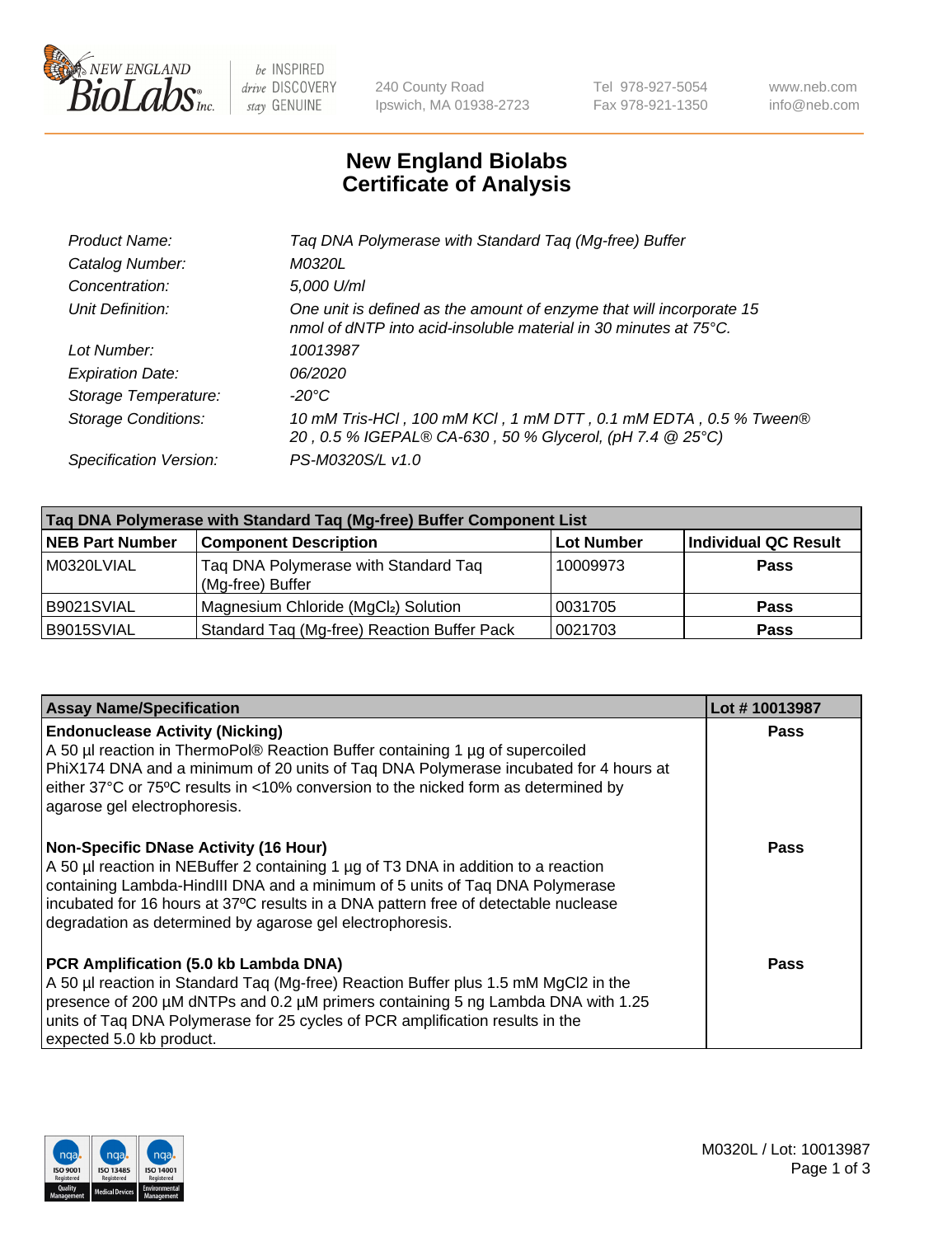

 $be$  INSPIRED drive DISCOVERY stay GENUINE

240 County Road Ipswich, MA 01938-2723 Tel 978-927-5054 Fax 978-921-1350 www.neb.com info@neb.com

| <b>Assay Name/Specification</b>                                                                                                                                                                                                                                                                                                                                                                               | Lot #10013987 |
|---------------------------------------------------------------------------------------------------------------------------------------------------------------------------------------------------------------------------------------------------------------------------------------------------------------------------------------------------------------------------------------------------------------|---------------|
| <b>Phosphatase Activity (pNPP)</b><br>A 200 µl reaction in 1M Diethanolamine, pH 9.8, 0.5 mM MgCl2 containing 2.5 mM<br>p-Nitrophenyl Phosphate (pNPP) and a minimum of 100 units Taq DNA Polymerase<br>incubated for 4 hours at 37°C yields <0.0001 unit of alkaline phosphatase activity<br>as determined by spectrophotometric analysis.                                                                   | Pass          |
| <b>Protein Purity Assay (SDS-PAGE)</b><br>Taq DNA Polymerase is ≥ 99% pure as determined by SDS-PAGE analysis using Coomassie<br>Blue detection.                                                                                                                                                                                                                                                              | Pass          |
| qPCR DNA Contamination (E. coli Genomic)<br>A minimum of 5 units of Taq DNA Polymerase is screened for the presence of E. coli<br>genomic DNA using SYBR® Green qPCR with primers specific for the E. coli 16S rRNA<br>locus. Results are quantified using a standard curve generated from purified E. coli<br>genomic DNA. The measured level of E. coli genomic DNA contamination is ≤ 1 E. coli<br>genome. | Pass          |
| <b>RNase Activity (Extended Digestion)</b><br>A 10 µl reaction in NEBuffer 4 containing 40 ng of a 300 base single-stranded RNA<br>and a minimum of 1 µl of Taq DNA Polymerase is incubated at 37°C. After incubation<br>for 16 hours, >90% of the substrate RNA remains intact as determined by gel<br>electrophoresis using fluorescent detection.                                                          | Pass          |
| <b>Single Stranded DNase Activity (FAM-Labeled Oligo)</b><br>A 50 µl reaction in ThermoPol® Reaction Buffer containing a 10 nM solution of a<br>fluorescent internal labeled oligonucleotide and a minimum of 25 units of Taq DNA<br>Polymerase incubated for 30 minutes at either 37°C or 75°C yields <10% degradation<br>as determined by capillary electrophoresis.                                        | Pass          |

This product has been tested and shown to be in compliance with all specifications.